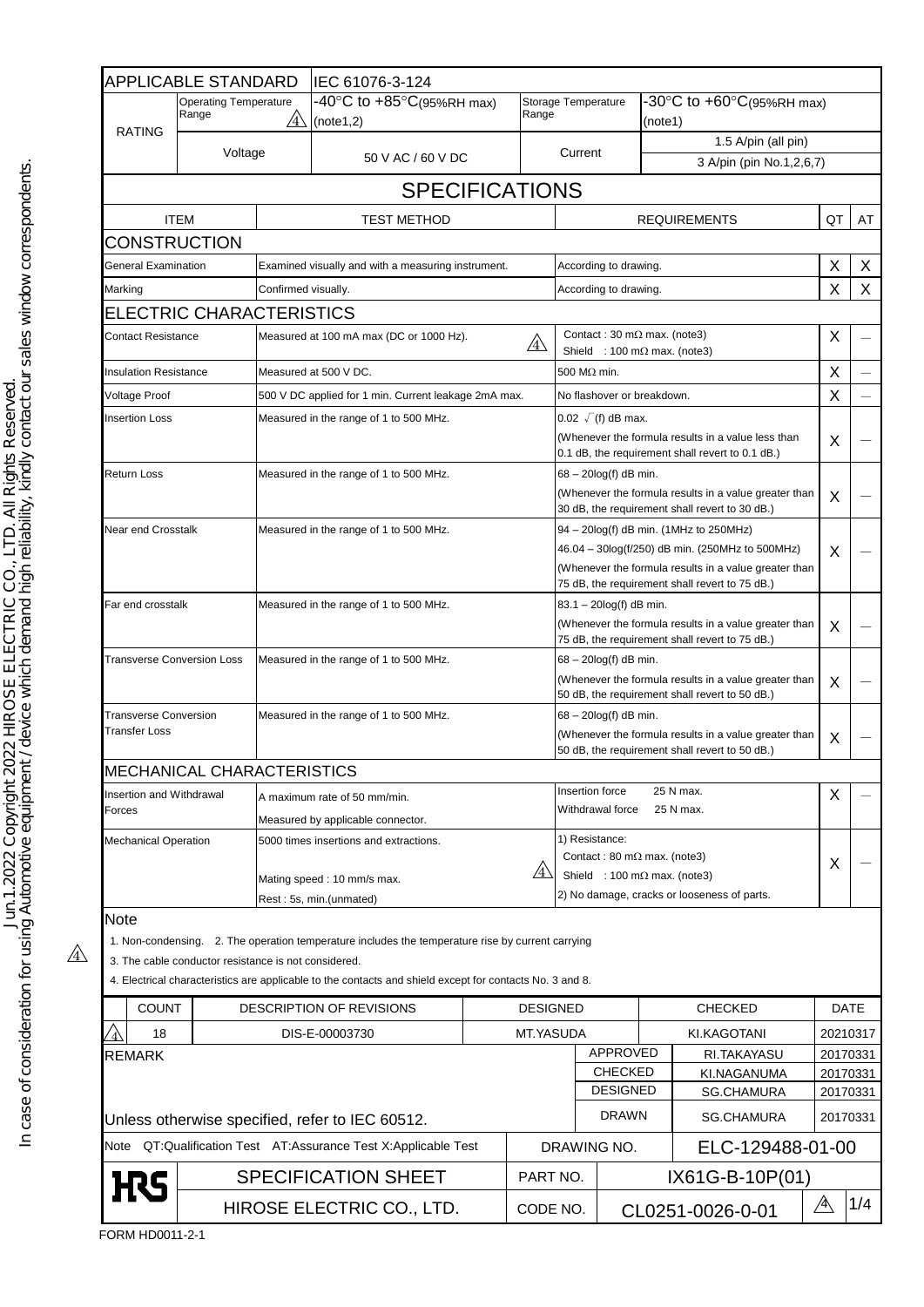|                                                              |                                           | <b>SPECIFICATIONS</b>                                                                                                                                                                                          |              |                                                                                                                                                                                                                                                                                                                                                                                                                          |                                                                                                                                                                                                                                                                                                                                                                                                                          |    |    |  |  |
|--------------------------------------------------------------|-------------------------------------------|----------------------------------------------------------------------------------------------------------------------------------------------------------------------------------------------------------------|--------------|--------------------------------------------------------------------------------------------------------------------------------------------------------------------------------------------------------------------------------------------------------------------------------------------------------------------------------------------------------------------------------------------------------------------------|--------------------------------------------------------------------------------------------------------------------------------------------------------------------------------------------------------------------------------------------------------------------------------------------------------------------------------------------------------------------------------------------------------------------------|----|----|--|--|
|                                                              | <b>ITEM</b>                               | <b>TEST METHOD</b>                                                                                                                                                                                             |              |                                                                                                                                                                                                                                                                                                                                                                                                                          | <b>REQUIREMENTS</b>                                                                                                                                                                                                                                                                                                                                                                                                      | QT | AT |  |  |
| Vibration ,sinusoidal                                        |                                           | Frequency 10 to 500 Hz<br>$\mathbb{A}$<br>$0.35$ mm, 50 m/s <sup>2</sup>                                                                                                                                       |              |                                                                                                                                                                                                                                                                                                                                                                                                                          | 1) No electrical discontinuity of $1\mu s$ . (note4)<br>2) No damage, cracks or looseness of parts.                                                                                                                                                                                                                                                                                                                      |    |    |  |  |
|                                                              |                                           | 2hrs in each of 3 mutually perpendicular axis.                                                                                                                                                                 |              |                                                                                                                                                                                                                                                                                                                                                                                                                          |                                                                                                                                                                                                                                                                                                                                                                                                                          | X  |    |  |  |
| <b>Fretting Corrosion</b>                                    |                                           | 490 m/s <sup>2</sup> , 30 times/min at 1000 times.<br>$\mathbb{A}$                                                                                                                                             |              |                                                                                                                                                                                                                                                                                                                                                                                                                          | 1) No electrical discontinuity of $1\mu s$ . (note4)                                                                                                                                                                                                                                                                                                                                                                     |    |    |  |  |
|                                                              |                                           |                                                                                                                                                                                                                |              |                                                                                                                                                                                                                                                                                                                                                                                                                          | 2) No damage, cracks or looseness of parts.                                                                                                                                                                                                                                                                                                                                                                              |    |    |  |  |
| Mechanical Shock                                             |                                           | Subject mated specimens to 300 m/s <sup>2</sup> half-sine shock pulses<br>of 11 milliseconds duration, 3 shocks in both directions of 3<br>mutually perpendicular directions (totally 18 shocks)<br><u>/4\</u> |              |                                                                                                                                                                                                                                                                                                                                                                                                                          | 1) No electrical discontinuity of $1\mu s$ . (note4)<br>2) Resistance:<br>Contact: 80 m $\Omega$ max. (note4)<br>Shield : 100 m $\Omega$ max. (note4)<br>3) No damage, cracks or looseness of parts.                                                                                                                                                                                                                     |    |    |  |  |
| Effectiveness of the connector<br>coupling device            |                                           | Applying 80 N force for the mating axis direction in state in<br>fitted with applicable connector.                                                                                                             |              |                                                                                                                                                                                                                                                                                                                                                                                                                          | No unlocking, damage, cracks or looseness of parts.                                                                                                                                                                                                                                                                                                                                                                      |    |    |  |  |
| Locking device mechanical<br>operations                      |                                           | 10000 cycles<br>20 cycles/min max                                                                                                                                                                              |              |                                                                                                                                                                                                                                                                                                                                                                                                                          | 1) Insertion and Withdrawal Forces<br>Insertion force<br>25 N max.<br>Withdrawal force<br>25 N max.                                                                                                                                                                                                                                                                                                                      | Χ  |    |  |  |
| <b>Wrenching Strength</b>                                    |                                           | Applying 25times of 30 N 1s for 2 axis direction on tip of plug                                                                                                                                                |              |                                                                                                                                                                                                                                                                                                                                                                                                                          | 2) No damage, cracks or looseness of parts.                                                                                                                                                                                                                                                                                                                                                                              | Х  |    |  |  |
|                                                              |                                           | case in state in fitted with applicable connector.                                                                                                                                                             |              |                                                                                                                                                                                                                                                                                                                                                                                                                          | No damage, cracks or looseness of parts.                                                                                                                                                                                                                                                                                                                                                                                 |    |    |  |  |
|                                                              |                                           | ENVIRONMENTAL CHARACTERISTICS                                                                                                                                                                                  |              |                                                                                                                                                                                                                                                                                                                                                                                                                          |                                                                                                                                                                                                                                                                                                                                                                                                                          |    |    |  |  |
|                                                              | Rapid Change of Temperature<br>$\angle 4$ | Subject mated specimens to 10 cycles between -55°C and<br>85°C with 30 minutes dwell at temp. extremes and 2 to 3<br>minutes transition between temperatures.                                                  | $\mathbb{A}$ | 2) Resistance:                                                                                                                                                                                                                                                                                                                                                                                                           | 1) Voltage proof: 500 V DC applied for 1 min.<br>Current leakage 2mA max.<br>No flashover or breakdown.<br>Contact: 80 m $\Omega$ max. (note3)<br>Shield : 100 m $\Omega$ max. (note3)<br>3) Insulation resistance: 500 M $\Omega$ min. (at dry)<br>4) No damage, cracks or looseness of parts.                                                                                                                          | X  |    |  |  |
| Humidity / Temperature<br>Cycling<br>Damp Heat, Steady State |                                           | Low temperature 25 °C;<br>/4<br>High temperature 65 °C;<br>Cold sub-cycle $-10$ °C;<br>Relative humidity 93 %<br>Duration 10 / each 24 h<br>(IEC 60068-2-38, test Z / AD)                                      |              |                                                                                                                                                                                                                                                                                                                                                                                                                          | 1) Voltage proof: 500 V DC applied for 1 min.<br>Current leakage 2mA max.<br>No flashover or breakdown.<br>2) Resistance:<br>Contact: 80 m $\Omega$ max. (note3)<br>Shield : 100 m $\Omega$ max. (note3)<br>3) Insulation resistance: 500 M $\Omega$ min. (at dry)<br>4) Insertion and Withdrawal Forces<br>25 N max.<br>Insertion force<br>Withdrawal force<br>25 N max.<br>5) No damage, cracks or looseness of parts. |    |    |  |  |
|                                                              |                                           | Subject mated specimens to a relative humidity of 93 % at a<br>temperature of 40°C during 21 days.<br>/4                                                                                                       |              | 1) Voltage proof: 500 V DC applied for 1 min.<br>Current leakage 2mA max.<br>No flashover or breakdown.<br>2) Resistance:<br>Contact: 80 m $\Omega$ max. (note3)<br>Shield : 100 m $\Omega$ max. (note3)<br>3) Insulation resistance: 500 M $\Omega$ min. (at dry)<br>4) Insertion and Withdrawal Forces<br>25 N max.<br>Insertion force<br>25 N max.<br>Withdrawal force<br>5) No damage, cracks or looseness of parts. |                                                                                                                                                                                                                                                                                                                                                                                                                          |    |    |  |  |
| Note                                                         |                                           | QT:Qualification Test  AT:Assurance Test X:Applicable Test                                                                                                                                                     |              | DRAWING NO.                                                                                                                                                                                                                                                                                                                                                                                                              | ELC-129488-01-00                                                                                                                                                                                                                                                                                                                                                                                                         |    |    |  |  |
| <b>H</b> S                                                   |                                           | <b>SPECIFICATION SHEET</b>                                                                                                                                                                                     |              |                                                                                                                                                                                                                                                                                                                                                                                                                          | IX61G-B-10P(01)                                                                                                                                                                                                                                                                                                                                                                                                          |    |    |  |  |
|                                                              | HIROSE ELECTRIC CO., LTD.                 |                                                                                                                                                                                                                |              | ⚠<br>CL0251-0026-0-01<br>CODE NO                                                                                                                                                                                                                                                                                                                                                                                         |                                                                                                                                                                                                                                                                                                                                                                                                                          |    |    |  |  |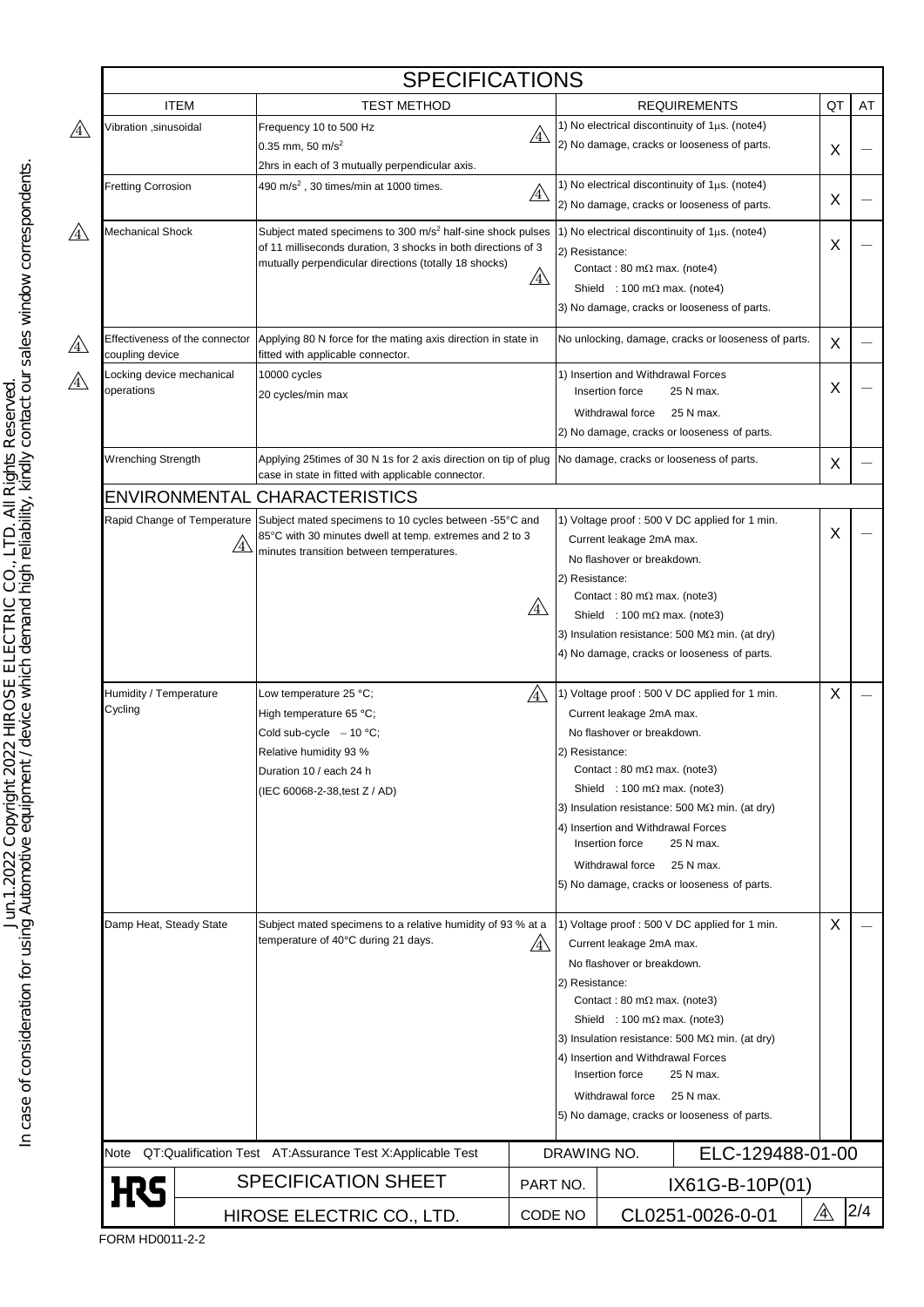| <b>SPECIFICATIONS</b>                                          |                           |                                                                                                                                                                                                                                                                                            |              |                                 |                                                                                                                                                                                                                    |                                                                                                                                                                                   |    |     |  |  |  |
|----------------------------------------------------------------|---------------------------|--------------------------------------------------------------------------------------------------------------------------------------------------------------------------------------------------------------------------------------------------------------------------------------------|--------------|---------------------------------|--------------------------------------------------------------------------------------------------------------------------------------------------------------------------------------------------------------------|-----------------------------------------------------------------------------------------------------------------------------------------------------------------------------------|----|-----|--|--|--|
|                                                                | <b>ITEM</b>               | <b>TEST METHOD</b>                                                                                                                                                                                                                                                                         |              |                                 |                                                                                                                                                                                                                    | <b>REQUIREMENTS</b>                                                                                                                                                               | QT | AT  |  |  |  |
|                                                                |                           | <b>ENVIRONMENTAL CHARACTERISTICS</b>                                                                                                                                                                                                                                                       |              |                                 |                                                                                                                                                                                                                    |                                                                                                                                                                                   |    |     |  |  |  |
| Dry Heat                                                       |                           | Subject to +85 $\pm$ 2 °C, 21 days.<br>(mating applicable connector)                                                                                                                                                                                                                       | $\mathbb{A}$ | 2) Resistance:                  | Current leakage 2mA max.<br>No flashover or breakdown.<br>Contact: 80 m $\Omega$ max. (note3)<br>Shield : 100 m $\Omega$ max. (note3)<br>4) Insertion and Withdrawal Forces<br>Insertion force<br>Withdrawal force | 1) Voltage proof : 500 V DC applied for 1 min.<br>3) Insulation resistance: 500 M $\Omega$ min. (at dry)<br>25 N max.<br>25 N max.<br>5) No damage, cracks or looseness of parts. | X  |     |  |  |  |
| Cold                                                           |                           | Subject to -55 $\pm$ 3 °C, 10 days.<br>(mating applicable connector)                                                                                                                                                                                                                       | /4           | 2) Resistance:                  | Current leakage 2mA max.<br>No flashover or breakdown.<br>Contact: 80 m $\Omega$ max. (note3)<br>Shield : 100 m $\Omega$ max. (note3)<br>4) Insertion and Withdrawal Forces<br>Insertion force<br>Withdrawal force | 1) Voltage proof : 500 V DC applied for 1 min.<br>3) Insulation resistance: 500 M $\Omega$ min. (at dry)<br>25 N max.<br>25 N max.<br>5) No damage, cracks or looseness of parts. | X  |     |  |  |  |
| <b>Corrosion Salt Mist</b>                                     |                           | Subject to 5 % salt water, $35 \pm 2$ °C, 48h.<br>(leave under unmated condition.)                                                                                                                                                                                                         |              |                                 | No heavy corrosion of contacts.                                                                                                                                                                                    |                                                                                                                                                                                   | X  |     |  |  |  |
| Mixed Flowing Gas Corrosion                                    |                           | Test temperature : +25 $\pm$ 1 °C, Relative humidity : 75 $\pm$ 3 %<br>$H_2S: 10 \pm 5$ ppb, $NO_2: 200 \pm 50$ ppb<br>$Cl_2$ : 10±5 ppb, SO <sub>2</sub> : 200±20 ppb<br>Leave the samples for 4 days with mated.<br>The same is performed with unmated samples.<br>(IEC 60512, method 4) | /4\          | 1) Resistance:                  | Contact: 80 m $\Omega$ max. (note3)<br>Shield : 100 m $\Omega$ max. (note3)                                                                                                                                        | 2) No damage, cracks or looseness of parts.                                                                                                                                       | X  |     |  |  |  |
| Solderability                                                  |                           | Soldering point immersed in solder bath<br>of +245 $\pm$ 3 °C, 3 sec. (using type r flax)                                                                                                                                                                                                  |              |                                 | Solder shall cover minimum of 95 % of<br>the surface being immersed.                                                                                                                                               |                                                                                                                                                                                   | X  |     |  |  |  |
| Resistance To<br>Soldering Heat                                |                           | A profile is shown in Fig-1, under 2 cycles.                                                                                                                                                                                                                                               |              |                                 |                                                                                                                                                                                                                    | No deformation or significant looseness of contacts.                                                                                                                              | X  |     |  |  |  |
|                                                                |                           |                                                                                                                                                                                                                                                                                            |              |                                 |                                                                                                                                                                                                                    |                                                                                                                                                                                   |    |     |  |  |  |
| Note QT:Qualification Test AT:Assurance Test X:Applicable Test |                           |                                                                                                                                                                                                                                                                                            |              | ELC-129488-01-00<br>DRAWING NO. |                                                                                                                                                                                                                    |                                                                                                                                                                                   |    |     |  |  |  |
| <b>H</b> S                                                     |                           | <b>SPECIFICATION SHEET</b>                                                                                                                                                                                                                                                                 | PART NO.     |                                 |                                                                                                                                                                                                                    | IX61G-B-10P(01)                                                                                                                                                                   |    |     |  |  |  |
|                                                                | HIROSE ELECTRIC CO., LTD. |                                                                                                                                                                                                                                                                                            |              | CODE NO                         | CL0251-0026-0-01                                                                                                                                                                                                   |                                                                                                                                                                                   | ⚠  | 3/4 |  |  |  |

In case of consideration for using Automotive equipment / device which demand high reliability, kindly contact our sales window correspondents.<br>In case of consideration for using Automotive equipment / device which demand In case of consideration for using Automotive equipment / device which demand high reliability, kindly contact our sales window correspondents.Jun.1.2022 Copyright 2022 HIROSE ELECTRIC CO., LTD. All Rights Reserved.